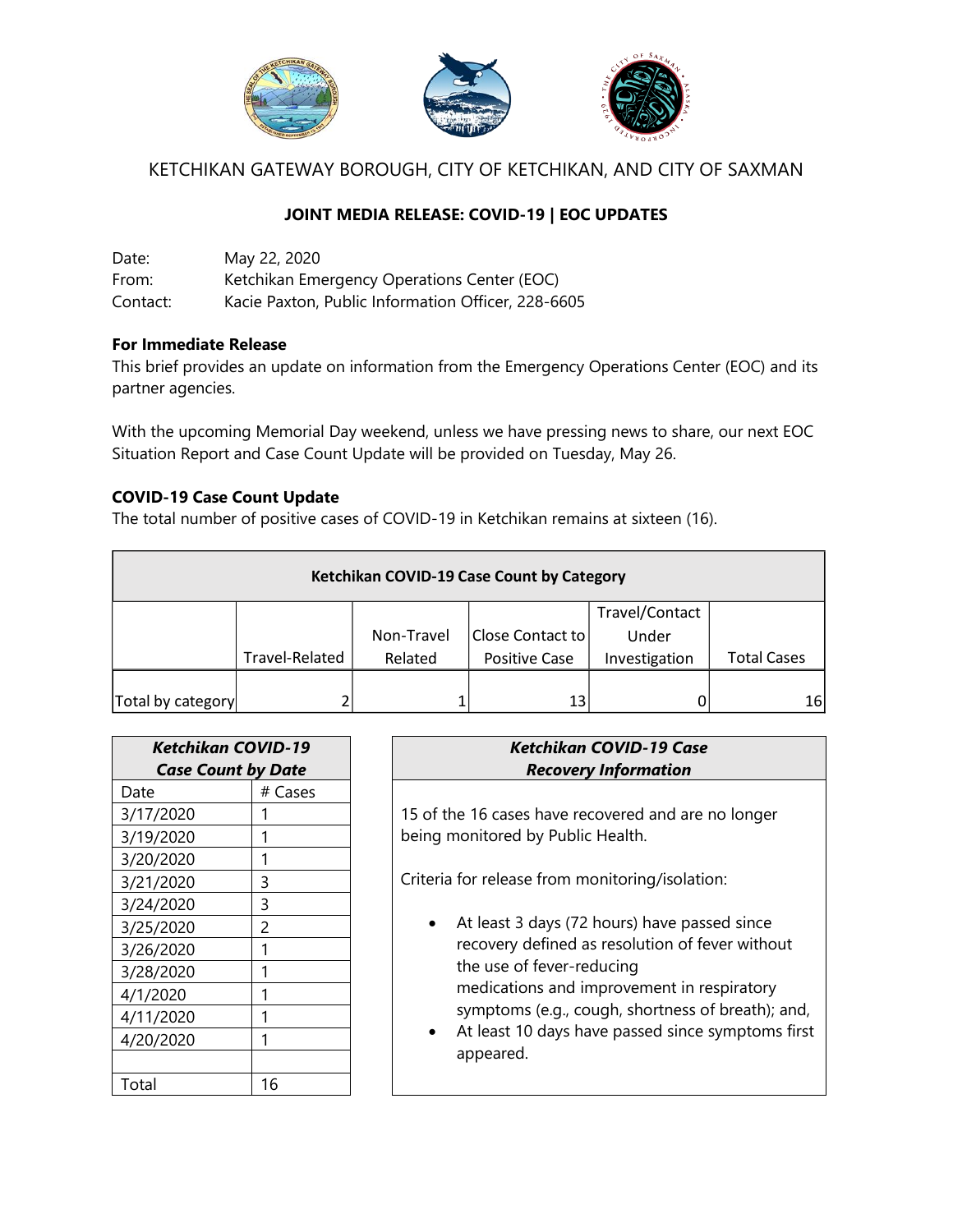## **COVID-19 Testing Update**



| If you experience any symptoms of<br>COVID-19, contact your regular provider or | <b>Testing capacity:</b>  |        |
|---------------------------------------------------------------------------------|---------------------------|--------|
| our testing hotline at                                                          | <b>Current Test kits:</b> | 1,618  |
| 247-TEST (8378)                                                                 | Test kits on order:       | 10,000 |

### **Ketchikan Personal Protective Equipment (PPE) Inventory**

Ketchikan currently has the following PPE equipment available, with additional equipment on order:

| Current Inventory              | Quantity |
|--------------------------------|----------|
| N95 Masks (ea)                 | 5929     |
| Surgical Masks (ea)            | 52745    |
| <b>Masks with Face Shields</b> | 2152     |
| Goggles (ea)                   | 105      |
| Exam Gloves (bx 100)           | 937      |
| Gowns (ea)                     | 1756     |
| Gowns heavy duty (ea)          | 3        |
| Gowns Kit, full isolation      | 4        |
| Hoods                          | 16       |
| PAPR (ea)                      | 33       |
| PAPR Hoods (ea)                | 115      |
| Hand Sanitizer (4oz bottle)    | 1773     |
| Hand Sanitizer (8oz bottle)    | 80       |
| Hand Sanitizer (16oz pump)     | O        |
| Hand Sanitizer pump bottle     | 28       |
| Alcohol Prep Pads (ea)         | 29215    |
| Sanitation Wipes (containers)  | 444      |
| Cloth face masks               | 20       |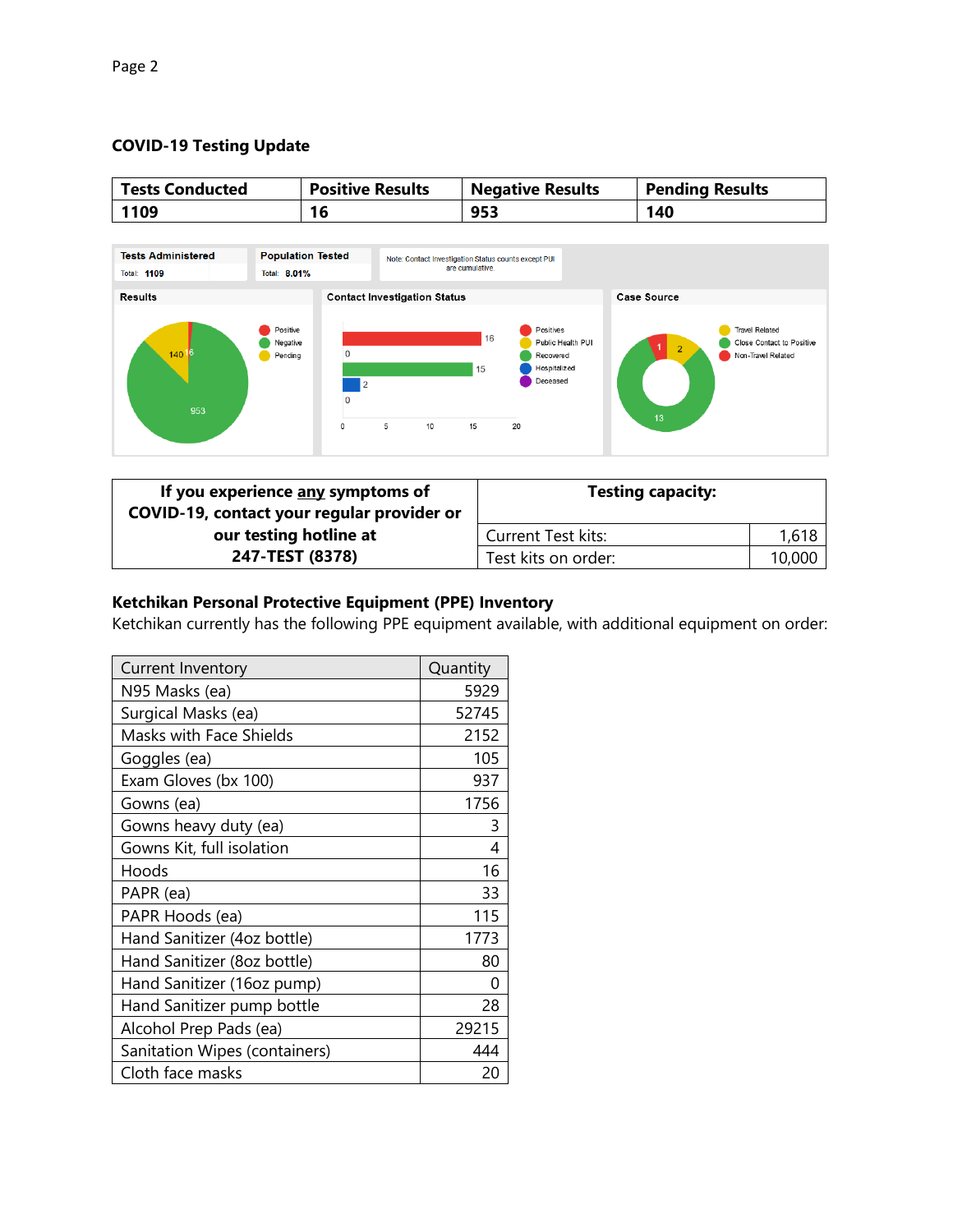### **Reopen Alaska Responsibly Phase 3-4 Guidance**

Effective May 22, 2020, Governor Dunleavy's Reopen Alaska Responsibly Plan Phase 3/4 Guidance has been updated to provide strategies and resources for Alaskans to keep themselves, their families, and their communities safe. The guidance document includes:

- Individual Actions (personal hygiene, social interactions, cleaning protocol)
- Business Responsibilities, including Restaurants and Bars, Childcare, Day Camps, Mass Transit - Except as listed in "Special Populations" all mandates have been changed to advisories.
- Community Mitigation Measures
- Special Populations, including Fishing and Seafood Processing, Health Care, Travel, -Mandates 10, 15, 17, and 18 remain in effect.

The Phase 3/4 detailed guidance is available at: <https://covid19.alaska.gov/reopen/>

### **Drive-Up Testing Clinic Held May 20-21**

The Ketchikan EOC, along with PeaceHealth Medical Center, Ketchikan Public Health, and Creekside Family Health Clinic, hosted a second free drive-up COVID-19 testing clinic on May 20-21. The clinic was held from 11 a.m. to 1 p.m. at Berth 3. This week's clinic was expanded to not just symptomatic individuals but also certain asymptomatic individuals.

Over the two-day event, our health officials conducted 95 tests. Each person tested will receive notification from a health care provider with the test results—either positive or negative—as soon as the results are received.

The EOC extends **a heartfelt thank-you** to all who assisted the testing clinic.

### **Additional Free Drive-Up Clinic Scheduled for May 27-28**

The EOC will provide an additional free drive-up clinic on Wednesday May 27 and Thursday May 28 from 11 a.m. to 1 p.m. at Berth 3. This free testing clinic is offered to symptomatic individuals as well as certain asymptomatic individuals.

We encourage anyone with any of these symptoms to seek testing:

 Cough, chills, difficulty breathing, diminished sense of taste or smell, diarrhea, fatigue, fever, headache, muscle/joint aches, nausea/vomiting, rash, runny nose, or sore throat.

In addition to individuals with any symptom consistent with COVID-19 we encourage the following self-identified asymptomatic individuals to seek testing:

- Anyone 65 years and older
- Anyone who lives in a nursing home or long-term care facility
- People of all ages with underlying medical conditions, particularly if not well-controlled, including:
	- **People with chronic lung disease or moderate to severe asthma**
	- **People who have serious heart conditions**
	- **People who are immunocompromised**
	- People with severe obesity (body mass index [BMI] of 40 or higher)
	- **People with diabetes**
	- **People with chronic kidney disease undergoing dialysis**
	- People with liver disease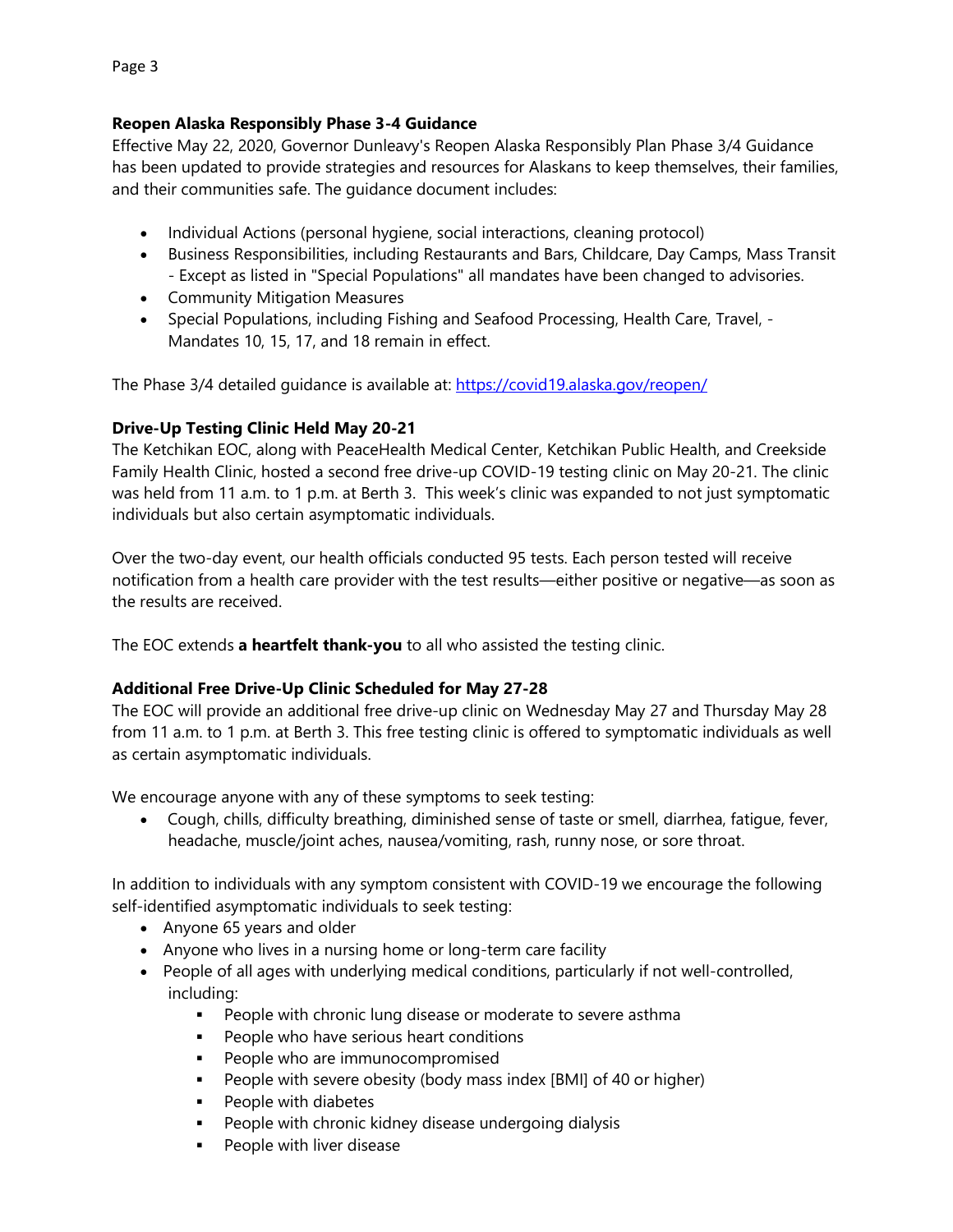- Anyone working with or caring for a member of a vulnerable population, such as listed above
- Any healthcare worker or first responder, regardless of field (EMS, Dental, clinic, hospital, etc)
- Anyone who has recently traveled outside of Ketchikan (in or out of state)

Pre-test screening will occur on site, or people can be screened in advance by calling 247-TEST.

To participate in the testing:

- Wear a mask or face covering
- Adults will need to have a current photo i.d.
- One household per vehicle
- Screening and testing is performed in the safety of your own vehicle

Cars will turn onto the Berth at the traffic signal at the Dock and Front Street intersection, then proceed north toward the Berth 3 pavilion. Signs will mark the location. Follow the orange cones provided that will direct traffic flow to the test table. You will not have to get out of your car.

The test will be conducted by local health providers who are following health and safety protocol. Please stay in your vehicle.

### **Awaiting Wastewater Testing Results**

As announced in our May 15 media release, wastewater testing has been done through the City of Ketchikan Wastewater Treatment Facility Covid-19 to detect whether there is a presence of COVID-19 in Ketchikan. COVID-19 can be detected in wastewater before someone becomes symptomatic, if they become symptomatic at all. The test results can help the EOC's policy group make more informed decisions relative to when or when not to lift restrictions. The data will also be shared with the State Department of Conservation (DEC) for statewide consideration. We are hopeful that we also will receive data from other Alaska communities. We are still awaiting the results from the wastewater testing.

### **Hand Sanitizer Refill Station Update**

Many citizens are taking advantage of the hand sanitizer refill stations that have been placed throughout the community by the EOC. With assistance from the City of Ketchikan Public Works Department, the EOC has procured and developed a quantity of hand sanitizer that is available for the public. The hand sanitizer solution is a "no-frills" formula. It is not a thick gel, and it is not fragranced, but it is highly effective for killing germs. Gallon-sized refill containers have been set up at the following locations:

- Ketchikan City Hall
- Ketchikan Ports and Harbors building
- Ketchikan Police Department
- KPU Customer Service in the Plaza
- KGB White Cliff Building
- **•** Gateway Recreation Center
- Saxman IRA Building; 2706 South Tongass Hwy
- North Tongass Fire Department Station 8 (Mile 13 North Tongass Hwy)

### **Borough and City Facility Updates**

Many City and Borough services continue to be offered via telephone, internet, and mail. The following is the current status of City and Borough facilities: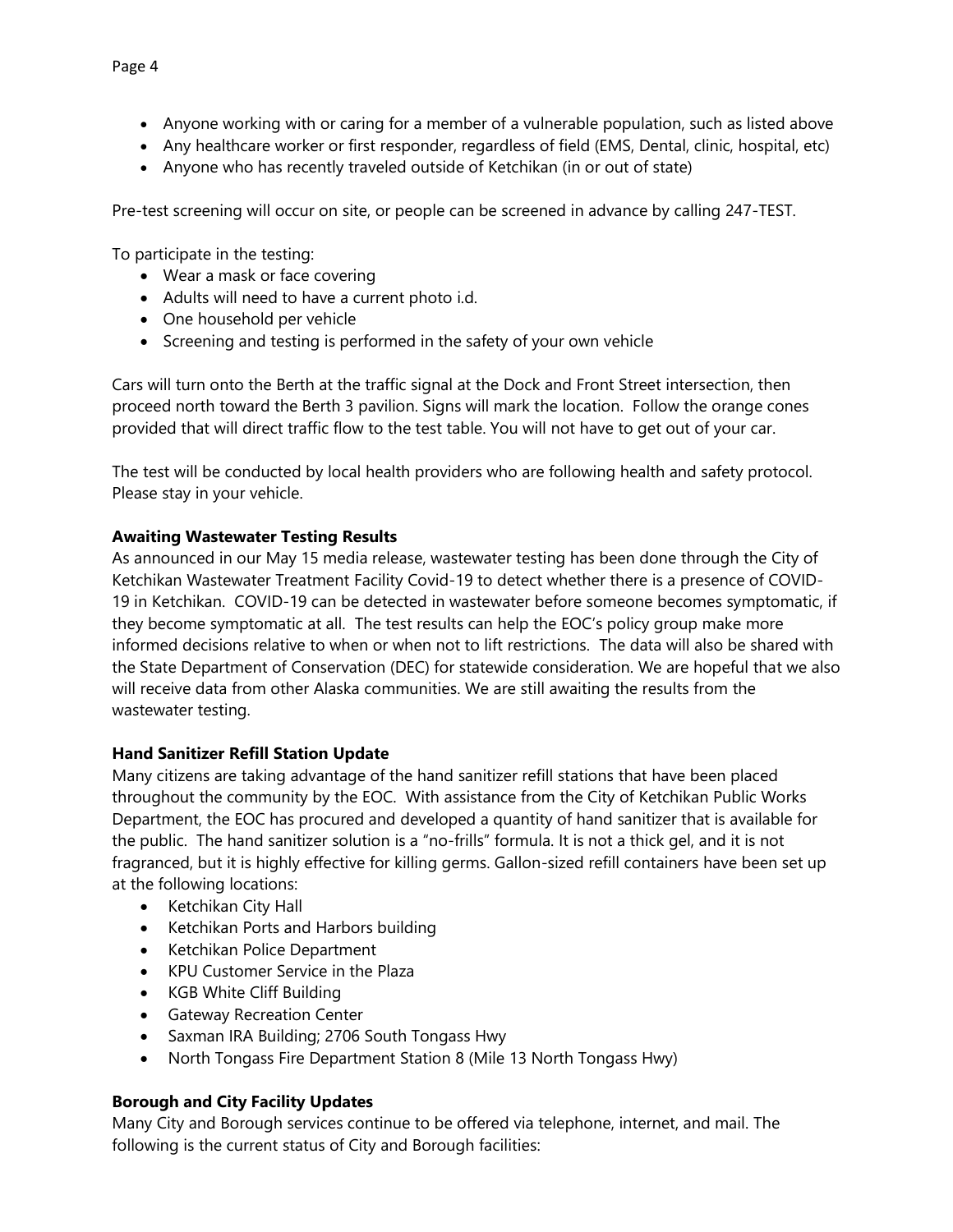#### **City of Ketchikan Facilities:**

City Hall: Front Street entrance use only. Customer service on the first floor is limited to 2 people in the lobby area at a time with waiting outside and 1 visitor/common household group able to visit each City Hall department at a time. All building access will be monitored and escorted. A drop box is located at the back alley entrance behind the Police Station for City and KPU payments.

Ports & Harbors: Main entrance use only. Customer service is limited to 3 people at a time in the lobby area with waiting outside.

Public Works Administration Building: Main entrance use only. Building to remain locked; the public is encouraged to schedule an appointment or call the phone numbers posted on the door upon approaching the building. A drop box is located at the main entrance for documents.

KPU Customer Service in the Plaza: Main entrance use only. Customer service is limited to 2 people at a time at the front counters with 2 waiting inside and 4 receiving service at customer service desk stations. Operating hours will be Monday through Friday, 9:00 am to 4:30 pm with in-store visiting hours 9:30 am to 4:00 pm; closed Saturday and Sunday. The courtesy phone outside the store will remain in place for public use as will the drop boxes for payments near the Wells Fargo Plaza ATM and at A&P Grocery.

KPU Electric Administration: 1065 Fair Street; 225-5505. Main entrance only; building to remain locked with staff available by phone. Pre-scheduled appointments encouraged.

Ketchikan Fire Stations No. 1 and No. 2: Main entrances only. Buildings to remain locked; access by appointment and staff escort only.

Ketchikan Police Station: Main entrance only. No public entry beyond main lobby and dispatch.

Ted Ferry Civic Center: Building to remain closed to the public; open only for pre-arranged events that conform to state mandated guidelines for operations.

Ketchikan Public Library: Delayed public reopening to occur May 26. Curbside and grab bag service resumed May 11. Upon reopening to the public, access will be limited to 20-25 individuals. Public visitation will be Monday, Wednesday, Friday and Saturday, 10:00 am to 6:00 pm; and Tuesday and Thursday, closed 9:00 am to 10:30 am with curbside service for high-risk individuals; open 11:00 am to 6:00 pm. Closed Sunday. No in-person programs, the Children's Library will remain closed, public computer seating only, and reduced in-house materials access.

Tongass Historical Museum and Totem Heritage Center: Delayed public reopening to occur June 2. Upon reopening, public access in exhibits and archives will be limited (TBD) with public visitation hours Tuesday through Saturday, 1:00 pm to 5:00 pm; closed Sunday and Monday. Visitation appointments for high-risk individuals outside public hours will be offered Tuesday